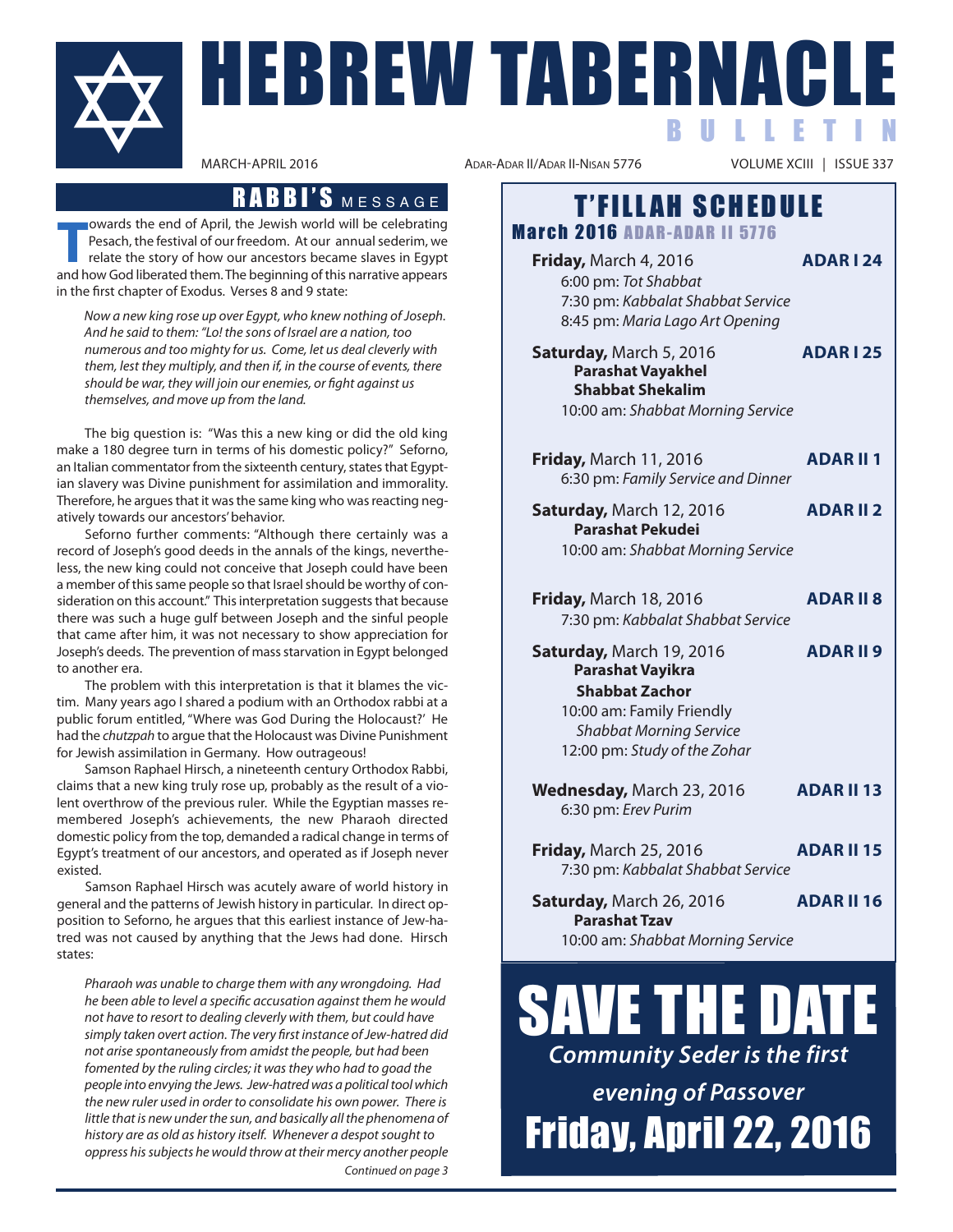

# HEBREW TABERNACLE **CONGREGATION**

| A Liberal Congregation &<br>Progressive Community Center         |
|------------------------------------------------------------------|
|                                                                  |
| rebjeff2028@gmail.com                                            |
|                                                                  |
| Dr. Robert L. Lehman, z"l  Rabbi Emeritus                        |
|                                                                  |
| rselig@lycos.com                                                 |
|                                                                  |
| jslcsw@aol.com                                                   |
|                                                                  |
| mkleinnyc@rcn.com                                                |
|                                                                  |
| ren 27@rocketmail.com                                            |
|                                                                  |
| paulglassman@juno.com                                            |
|                                                                  |
| Lcytryn@gmail.com                                                |
|                                                                  |
| dianaddouglas@hotmail.com                                        |
|                                                                  |
| susan_gellert@yahoo.com                                          |
|                                                                  |
| dianaddouglas@hotmail.com                                        |
| Richard Ehrenreich  Men's Club President                         |
| rehrenreichusa@nyc.rr.com                                        |
| Sheldon KoyHebrew School Principal                               |
| skhspr@gmail.com                                                 |
|                                                                  |
| htoffice@nyc.rr.com<br>Bulletin Editor<br>Ruth Lilienstein       |
| htoffice@nyc.rr.com                                              |
|                                                                  |
| 347-843-7111                                                     |
| Youth & Family Committee htoffice@nyc.rr.com                     |
| Harriet Bailer, Diana Douglas & Regina Gradess GoldWing Curators |
| EHBailer@aol.com;dianaddouglas@hotmail.com;                      |
| ReginaG99@gmail.com                                              |
| Web address: www.hebrewtabernacle.org                            |
| Published bi-monthly by the                                      |

published bi-monthly by the hebrew Tabernacle of Washington heights 551 Fort Washington ave. New York, NY 10033-1908 A Member of the Union for Reform Judaism

# Deadline for inclusion in the May-June Bulletin is April 1st

Material received after that date will be held until the July-August 2016 issue. *htoffice@nyc.rr.com*

# T'FILLAH SCHEDULE

# **Antil 2016 ADAR IL-NISAN 5776**

| <b>ADAR II 22</b>                 |
|-----------------------------------|
|                                   |
|                                   |
| <b>ADAR II 23</b>                 |
|                                   |
|                                   |
|                                   |
|                                   |
| <b>ADAR II 29</b>                 |
|                                   |
| NISAN 1                           |
|                                   |
|                                   |
|                                   |
|                                   |
|                                   |
| NISAN 7                           |
| 7:30 pm: Kabbalat Shabbat Service |
| <b>NISAN 8</b>                    |
|                                   |
|                                   |
|                                   |
| NISAN 14                          |
|                                   |
|                                   |
|                                   |
| NISAN 15                          |
|                                   |
|                                   |
| NISAN 16                          |
|                                   |
|                                   |
| NISAN 21                          |
|                                   |
|                                   |
|                                   |
| <b>NISAN 22</b>                   |
|                                   |
|                                   |
|                                   |

# **HAPPY PURIM!**

it's time to order Mishloach Manot boxes to send to friends and family. You can find the order form on the hebrew Tabernacle website, hebrewtabernacle. org. under the **Youth And Family** menu, click on **"Order Mishloach Manot"** and follow the directions.

please take note of the dates so that you send your forms in on time. Don't miss out on this opportunity to celebrate Purim and help support the Hebrew School!

if you'd like to help pack the boxes or if there are any questions, please email me at skhspr@gmail.com

Thanks for supporting our Mishloach Manot fundraiser! peace, sheldon Koy, Hebrew School Principal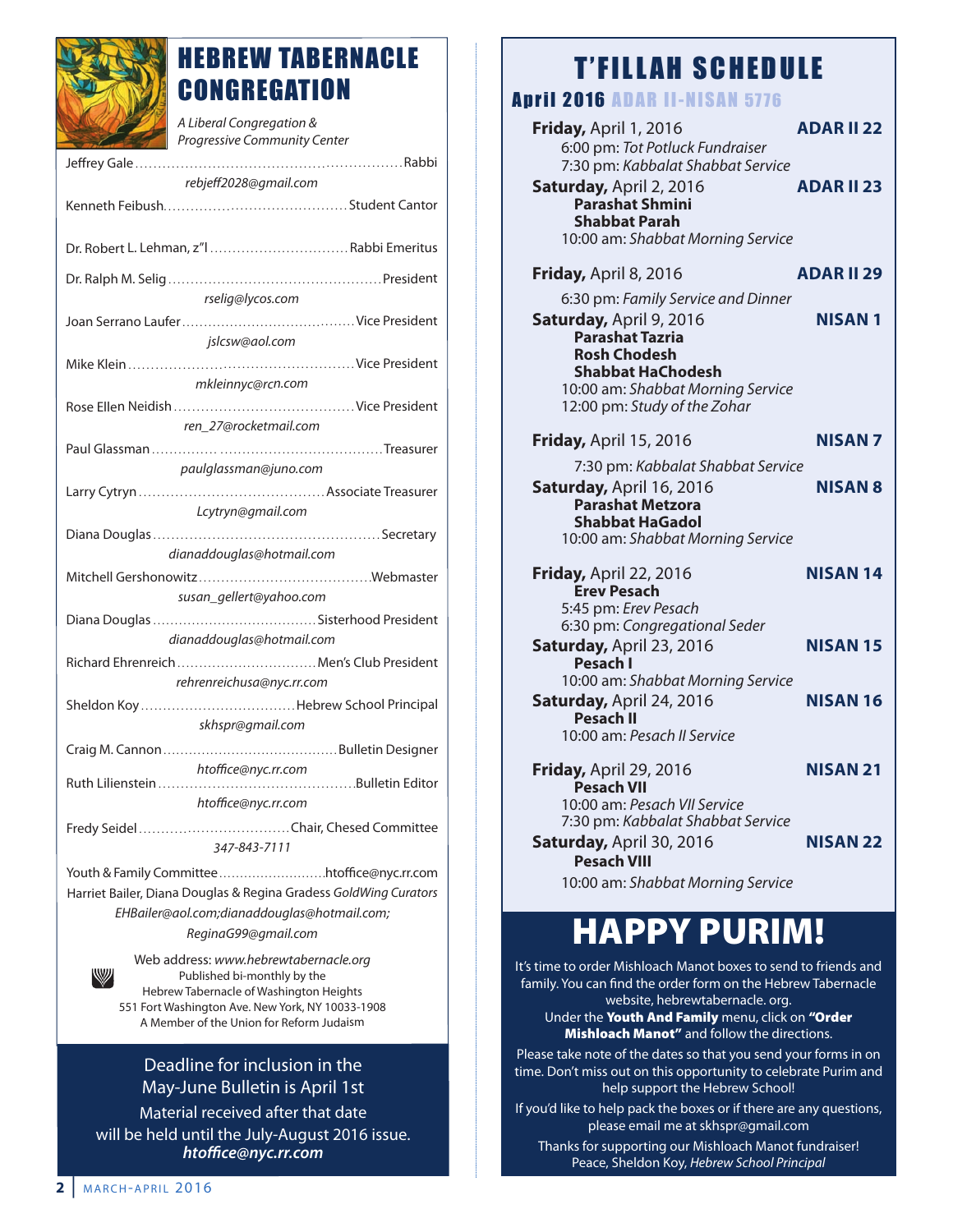### RABBI'S Message

#### Continued from page 1

whom they could oppress in turn, so that they would not turn against him. Many anti-Jewish laws have owed their origins to such a policy.

Of course, Samson Raphael Hirsch, speaks of the precariousness of Jewish life in the Diaspora. For a period of time, Jews could be living quite comfortably in their host countries. A change of rulers could suddenly bring upon a radical change of policies towards the Jewish population. The Reconquista, which spanned the eighth through fifteenth centuries, brought about the end of the "Golden Age" in Spain. The trial of Alfred Dreyfus, a high-ranking French officer, lead to a horrible backlash of anti-semitism in a supposedly modern, western democracy. The rise of adolf hitler lead to the rapid dis-emancipation of German Jews and, ultimately, to the Final Solution in Nazi-occupied Europe.

Hence, I embrace Samson Raphael Hirsch's take on Egyptian slavery rather than Seforno's interpretation. Rather than explain government-sponsored anti-Semitism by blaming the victims, I prefer to explain it in terms of the precariousness of Jewish life in many parts of our world. No country, including our own, is immune to ISIS terrorism which is often directed against Jewish institutions. Tension in israeli-palestinian relations has often lead to Jewish backlashes outside the Middle East. If politicians can glibly call for banning nonamerican Muslims from entering our country, for radically controlling or eliminating refugees from syria, or for getting "tough" with illegal immigration, the day could come when such rhetoric is directed against Jews.



Therefore, the pesach narrative teaches me that freedom can never be taken for granted. it could disappear overnight. Therefore, i embrace such organizations as AIPAC, the Religious Action Center, and the National council of Jewish Women that lobby for Jewish interests and civil rights. Above all, I embrace the modern state of Israel where Jewish values and Jewish observance come not from the generosity of non-Jewish rulers, but from the words of Torah.

# The Blizzard Bat Mitzvah

One Upper West Side synagogue cancelled their Jan. 23 Bat Mitzvah due to the blizzard but, thanks to a united community effort, Sara DaSilva's Bat Mitzvah went fabulously forward at Hebrew Tabernacle. At his request, Rabbi Gale was hosted by an HT family in the Heights for two nights. sara's tutor, Nina Nesher, kindly agreed to step up as an a capella cantor when cantor Ken Feibush and accompanist Ralph Selig were both snowed under. Many of sara's friends and family braved the storm—the only important person missing was her grandmother, who could not get a flight out of North carolina. Tabernacle members, hebrew school families, and many Beth Am members filled out the sanctuary. Sara's chanting, prayers and D'var Torah were wonderful—well worth the snowy schlep! Congratulations to Sara, her parents, and our community on this unforgettable Blizzard Bat Mitzvah.

# The Ballad of East and West

The Ballad of East and West by Rabbi Gale is an important reminder of how lucky we are to be free. I picked up the book after Rabbi Gale spoke about it during his Yom Kippur sermon. Reading about Rabbi Levin helped me gain insight into Rabbi Gale. I realize how lucky we are to have him at Hebrew Tabernacle. his book was easy to read but profound in content. The story is written by intertwining the story of a Bat Mitzvah and her Refusenik twin with Rabbi Levin's story. As a child growing up at the end of the cold war, I was amazed at how much recent history I had forgotten. Reading the tale of Rabbi Levin's work with the Refuseniks brought back many important lessons. it is good to be a Jew. We are lucky to be free to practice our religion. Rabbi Levin is showing us that we should remember those freedoms and never take them for granted. Rabbi Levin was brave and humble in his work with the Refuseniks. I found myself caught up in the characters and what happens next. Rabbi Gale wove Judaism, love, excitement, drama, humor, and history all into an enjoyable narrative. I even found myself crying at one part. I don't want to give anything away, but I can't wait for the next installment. I recommend you pick up a copy today.

> — Tara Collins NOTE: It is available on Barnes & Noble and Amazon, in paperback and as an e-book.

**We note the passing of long-time member Ruth Hirshfield, on February 11, 2016. May the mourners be comforted among the mourners of Zion and Jerusalem.**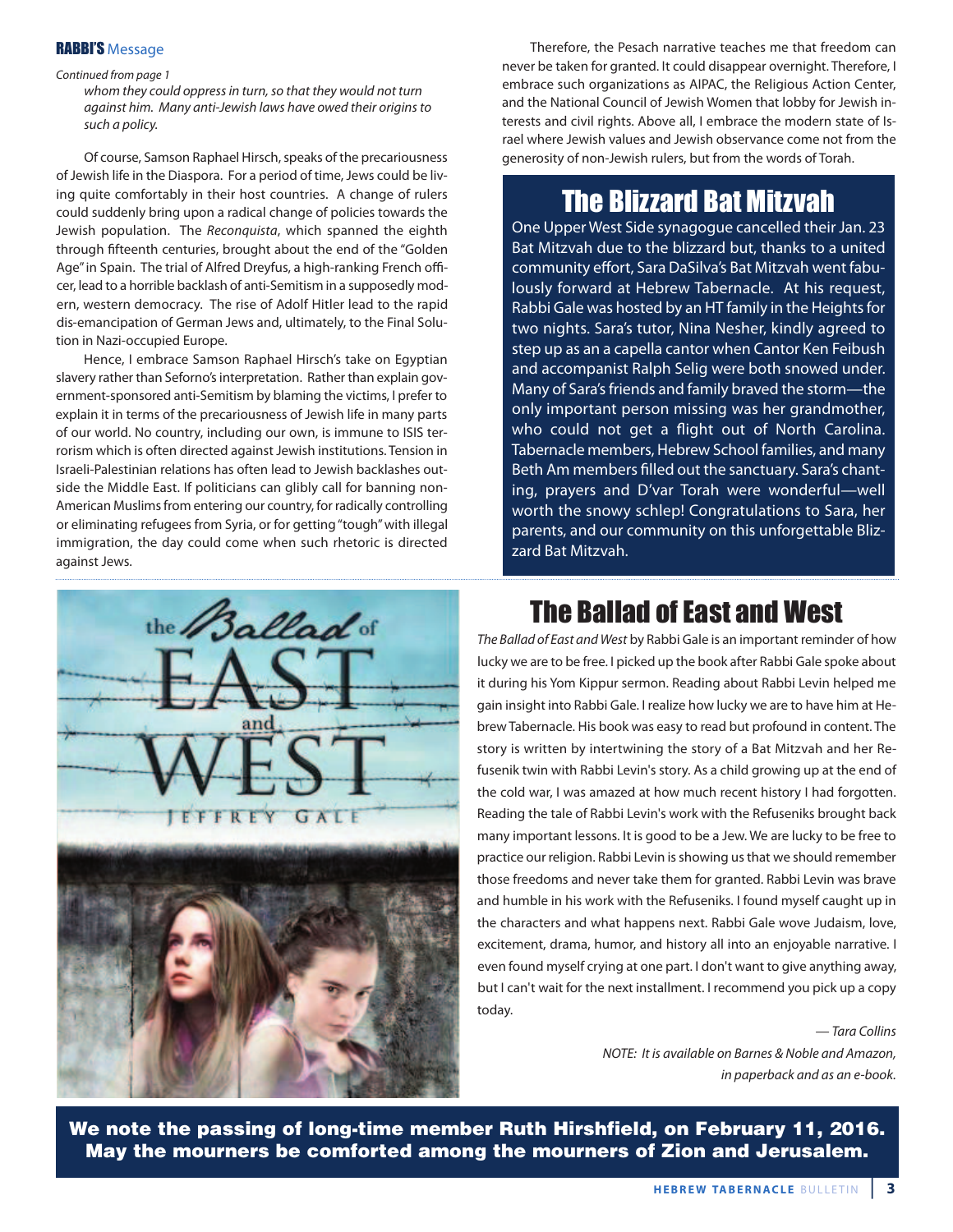# **THANK YOU**

# **We Gratefully acknoWledGe these recent contributions:**

In honor of Mitzvah Day

### **ClErGY ASSIST FUnd**

received a donation from… hebrew Tabernacle sisterhood for clergy payroll costs december, January & February

### **GEnErAl FUnd**

received a donation from… **Anonymous** harold & ruth austern for Kol Nidre/Yiskor Allen Bachenheimer<br>Mrs. Harriet Bailer Bella Y. Bankoff Alexander Barg in memory of the Yahrzeit of losif Barg in memory of the Yahrzeit of losif Barg<br>Bertha Bodenheimer in memory of the Yahrzeit of Elsie Mull Nina Buchert<br>Harry and Liese B. Fischer

Michael & Melanie Klein<br>Paul & Sheila Klein

Sheldon Koy<br>Michael Kruk

Susan Wertheim in memory of the Yahrzeit of Sam Silverstein<br>
Dr. Ruth Westheimer in memory of the Yahrzeit of Sam Silverstein Dr. Ruth Westheimer Form and the Control of The Control of The Control of The Yiskor Gerald Zobel<br>Gerald Zobel

### **HEbrEW SCHOOl SCHOlArSHIP FUnd**

received a donation from...<br>Miriam & Desma Holcomb Frank

### **InClInATOr FUnd**

received a donation from… Richard Ehrenreich Rita Rosenthal Jane schwenger

Bertha Bodenheimer in memory of the Yahrzeit of Elsie Muller<br>Lore Brenauer in memory of the Yahrzeit of Betty Moser In memory of the Yahrzeit of Betty Moser Harry and Liese B. Fischer in memory of the Yahrzeits of Moritz and Lydia Einstein<br>Martin Friedman in memory of the Yahrzeit of Greta Friedman Martin Friedman<br>Mitchell & Susan Gellert Gershonowitz **in the Yahrzeit of Greta Friedman**<br>In memory of the Yahrzeit of Florence Tanenz Mitchell & Susan Gellert Gershonowitz in memory of the Yahrzeit of Florence Tanenzaph<br>I ana Glaz lana Glaz in memory of the Yahrzeit of Grigoriy Glaz Joel & Jean Goldstein in memory of the Yahrzeit of Lou Myerson<br>John Habermann in memory of the Yahrzeit of Gregory Hab John Habermann in memory of the Yahrzeit of Gregory Habermann<br>Clifford & Susan Hamburger in memory of the Yahrzeit of Jeanne Hamburger Clifford & Susan Hamburger in memory of the Yahrzeit of Jeanne Hamburger<br>Mark & Rita Hamburgh in memory of the Yahrzeit of Selma Sarner In memory of the Yahrzeit of Selma Sarner In memory of the Yahrzeit of Rachel Kleiner in memory of the Yahrzeit of Morris Klein In memory of the Yahrzeit of Helen Berg clarice hausman in memory of the Yahrzeits of sidney hausman, Nettie hausman, and Debra Hoberman William Heinz in memory of the Yahrzeit of Henry Maienthau<br>1.1 David & Linda Horowitz **in memory of the Yahrzeit of Gertrude Horowit** In memory of the Yahrzeit of Gertrude Horowitz<br>for Kol Nidre Paul & Sheila Klein in gratitude to Fredy Seidel for the good wishes<br>Saul & Marion Kleinkramer **in grammatic settime in the self of the Sheil**h memory of the Yahrzeit of Ilse Selowsky Saul & Marion Kleinkramer in memory of the Yahrzeit of Ilse Selowsky<br>In memory of the Yahrzeit of Herbert Licht Jean Koesterich in memory of the Yahrzeit of herbert lichtstern In memory of the Yahrzeits of Kathe Pollak in memory of the Yahrzeit of paul Kohlmann Michael Kruk in Michael Kruk in memory of the Yahrzeit of Ariel (Eric) Kruk<br>In memory of the Yahrzeit of Ernest Landsbei William Landsberg in memory of the Yahrzeit of Ernest Landsberg in memory of the Yahrzeit of Ernest Landsberg<br>Joseph & Joan Serrano Laufer in memory of the Yahrzeit of Bertha Laufer In memory of the Yahrzeit of Bertha Laufer in honor of Melanie Klein anneliese lebrecht in memory of the Yahrzeit of Walter lebrecht Robert Levenback in memory of the Yahrzeit of Sydelle Greenhut<br>Marga Marx in memory of the Yahrzeit of Heinz Marx In memory of the Yahrzeit of Heinz Marx in memory of herta Bloch Roberta S. Mathes in memory of the Yahrzeit of Fred Mathes<br>Michael Melzer in memory of the Yahrzeit of Trude Melzer Michael Melzer in memory of the Yahrzeit of Trude Melzer Mark Meyer in memory of the Yahrzeit of Ottilie Meyer<br>Peter Oestreicher in memory of the Yahrzeit of Henry Oestrei Peter Oestreicher in memory of the Yahrzeit of Henry Oestreicher<br>Gabrielle & Theodore Rosenberg in memory of the Yahrzeit of Kurt Schickler Gabrielle & Theodore Rosenberg in Maria in memory of the Yahrzeit of Kurt Schickler<br>Manfred & Rhoda Rosenthal in memory of the Yahrzeit of Siegfried Rose Manfred & Rhoda Rosenthal in memory of the Yahrzeit of Siegfried Rosenthal<br>Alon Salzman in memory of the Yahrzeit of Paula Salzman Alon Salzman in memory of the Yahrzeit of Paula Salzman<br>Harve Schuster in memory of the Yahrzeit of Max Schuster Harve Schuster in memory of the Yahrzeit of Max Schuster<br>Madeleine Secunda in memory of the Yahrzeit of Charles Barge In memory of the Yahrzeit of Charles Bargeski In memory of the Yahrzeits of Ruth Bargeski, Mary Melton Ellinor Stein in memory of the Yahrzeit of Ernest W. Stein Ursula Strauss<br>Ursula Strauss in memory of the Yahrzeits of Paul Kohlmann Ursula Strauss in memory of the Yahrzeits of Paul Kohlmann and Paul Strauss<br>Gary Thalheimer Gary Thalheimer (Gary Thalheimer Strauss) and paul strauss in memory of the Yahrzeit of Martin Thalheimer In memory of the Yahrzeit of Martin Thalheimer in memory of the Yahrzeit of herta Frank

 $7115$ 

In honor of the Bat Mitzvahs of Sara Levin and Sara DaSilva on the Yahrzeits of Werner Frank, cynthia holcomb hall, anna Frank

In memory of the Yahrzeit of Lucy Zobel Eliaser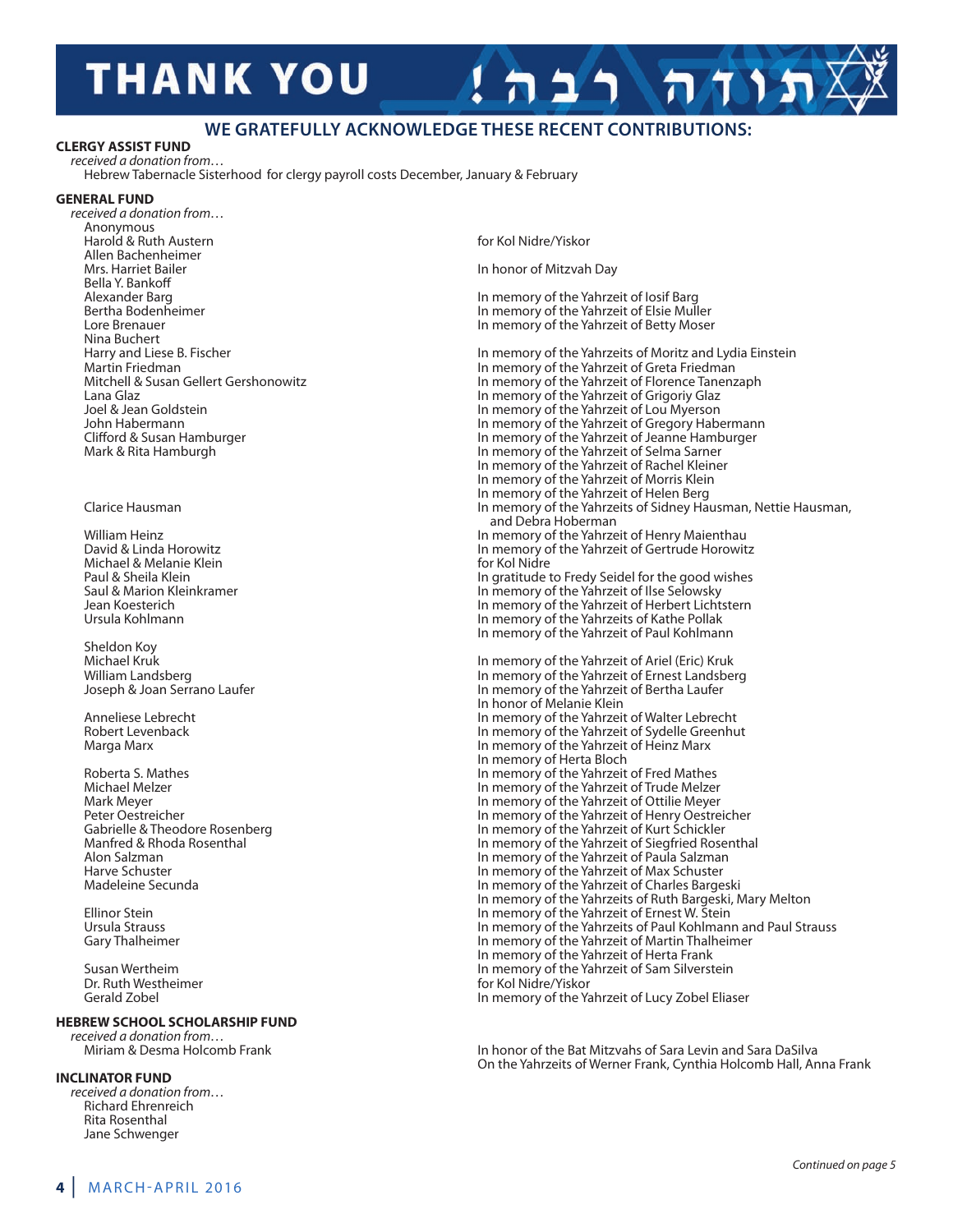# **THANK YOU**

**DONATIONS** 

#### Continued from page 5 **InTErFAITH THAnKSGIVInG rECEPTIOn FUnd**

received a donation from… Miriam & Desma Holcomb Frank Fort Tyron Jewish center

### **lIbrArY FUnd**

received a donation from… **Beatrix Dinitz** 

#### **PRINCIPAL'S DISCRETIONARY FUND**

| received a donation from |
|--------------------------|
| Lois Naftulin            |

#### **SEdEr FUnd**

received a donation from...<br>Michael & Vivian Anapol

### **SISTErHOOd FUnd**

received a donation from...<br>Fllen Gross Denny Chern Kelk<br>Lore Reutlinger Rita Rosenthal shirley steiner

### **TOT SHABBAT FUND**

received a donation from… **Various Donors** 

# **Family-Friendly Services on Fridays and Saturdays**<br>**n** January 8, Hebrew School families and other members learned

**O**n January 8, Hebrew School families and other members learned<br>about Shabbat from the Aleph class who recited a poem about candles, Kiddush, challah, games, candy and havdalah. Then everyone in the sanctuary shared some of their favorite things to do on shabbat. after a Kabbalat shabbat service of singing and praying, we gathered downstairs for Kiddush.

Before dinner, Kita Dalet acted out an ethical dilemma and discussed a Jewish response: While other students are watching through a window, some students mess up the classroom—the teacher had left for a break. When she returns she demands that any student who knows the guilty parties tell her their names. The innocent students refuse, and the teacher must decide whether to punish them all. "Rabbi Moshe Feinstein says a teacher should not force students to tell on others, but use other means to find the truth. Using force sets a bad example for the students—who are always learning from observing their teacher." The Dalet class agreed with this, but put the question to the rest of the congregation. Different people suggested different strategies for finding the truth without threatening the innocent. This is one of many Jewish responses to ethical issues that they are learning about this year.

in honor of the engagement of Brynne Lehner to Scott Colton

תוחה רבה!

Michael & Vivian anapol to support the annual community seder. Jeff & Marjorie Bauml Jeff & Marjorie Bauml<br>Edoardo Bellando November 2006 and the support the annual community seder. Edoardo Bellando **Edoardo Bellando to support the annual community seder.**<br>The support the annual community seder. leonard Cooper the support the annual community seder.<br>Bernard R. Crystal to support the annual community seder. Bernard R. Crystal to support the annual community seder.<br>1. crystal to support the annual community seder. Dorothy DePasquale do result to support the annual community seder.<br>Diana Douglas do result to support the annual community seder. Diana Douglas **diam**<br>Miriam & Desma Holcomb Frank **to support the annual community seder.**<br>to support the annual community seder, Miriam & Desma Holcomb Frank to support the annual community seder, in honor of Rita Leopold<br>Gertrude Frankel to support the annual community seder. Gertrude Frankel to support the annual community seder.<br>Barbara Futterman and the support the annual community seder. Barbara Futterman to support the annual community seder.<br>Mitchell & Susan Gellert Gershonowitz external to support the annual community seder. Mitchell & Susan Gellert Gershonowitz equal to support the annual community seder.<br>Franklin Hess to support the annual community seder. Franklin Hess<br>Michael & Melanie Klein **the annual community seder.**<br> **Franklin Hess** to support the annual community seder. Michael & Melanie Klein to support the annual community seder.<br>Paul & Sheila Klei to support the annual community seder. Paul & Sheila Klei **Paul & Sheila Klei to support the annual community seder.**<br>Sharon Lehman **Community seder** to support the annual community seder Sharon Lehman to support the annual community seder<br>Eve Leopold examples to support the annual community seder. Eve Leopold **Example 2** to support the annual community seder.<br>Rita Leopold **to support the annual community seder.** Rita Leopold **Rita Leopold** and the support the annual community seder.<br>Marga Marx **to support the annual community seder.** Marga Marx **Marga Marx** to support the annual community seder.<br>Molly Michels **Marga Community seder.** Molly Michels **Molly Michels** to support the annual community seder.<br>Lois Naftulin **to support the annual community seder.** Lois Naftulin to support the annual community seder.<br>Elizabeth Lorris Ritter to support the annual community seder. Elizabeth Lorris Ritter **the support the annual community seder.**<br>Steven & Amy Wittner to support the annual community seder. to support the annual community seder.

in memory of Herta Bloch

in memory of Herta Bloch

Two weeks later on Saturday, Cantor Ken, accompanied by Ralph selig on piano, led the Family-Friendly shabbat service and the adult Torah discussion, during Rabbi Gale's vacation. Eighteen adults, including seven parents, read and discussed the Ten Commandments. One interesting question: "Why are the ones on God and shabbat so detailed and the ones on individual morality so brief?" For example, there is a whole paragraph on Shabbat vs. a one-liner on murder. Perhaps, we discussed, the monotheistic ideas were newer and needed more explaining than the existing legal and moral norms about murder and stealing. We also asked ourselves, "What does the commandment that everyone should get a shabbat mean for low-wage/long-hour workers today?" "What does the commandment that work animals should get to rest mean for our modern understanding of animal rights?"

Meanwhile, in a separate location, seven kids were discussing the Ten commandments with a teacher and deciding what they would add, if there could be 11th and 12th commandments. Andie Authers reported back her 11th commandment for the group: "'peace out!' That means use your words when there are disagreements, not violence." Other children had chosen "Don't kill animals"; "Be good to the earth"; and "Treat other people the way you want to be treated." There was food for thought, and Dairy Potluck food for our bodies, too. Next Family-Friendly Shabbats will be 2/27 and 3/19.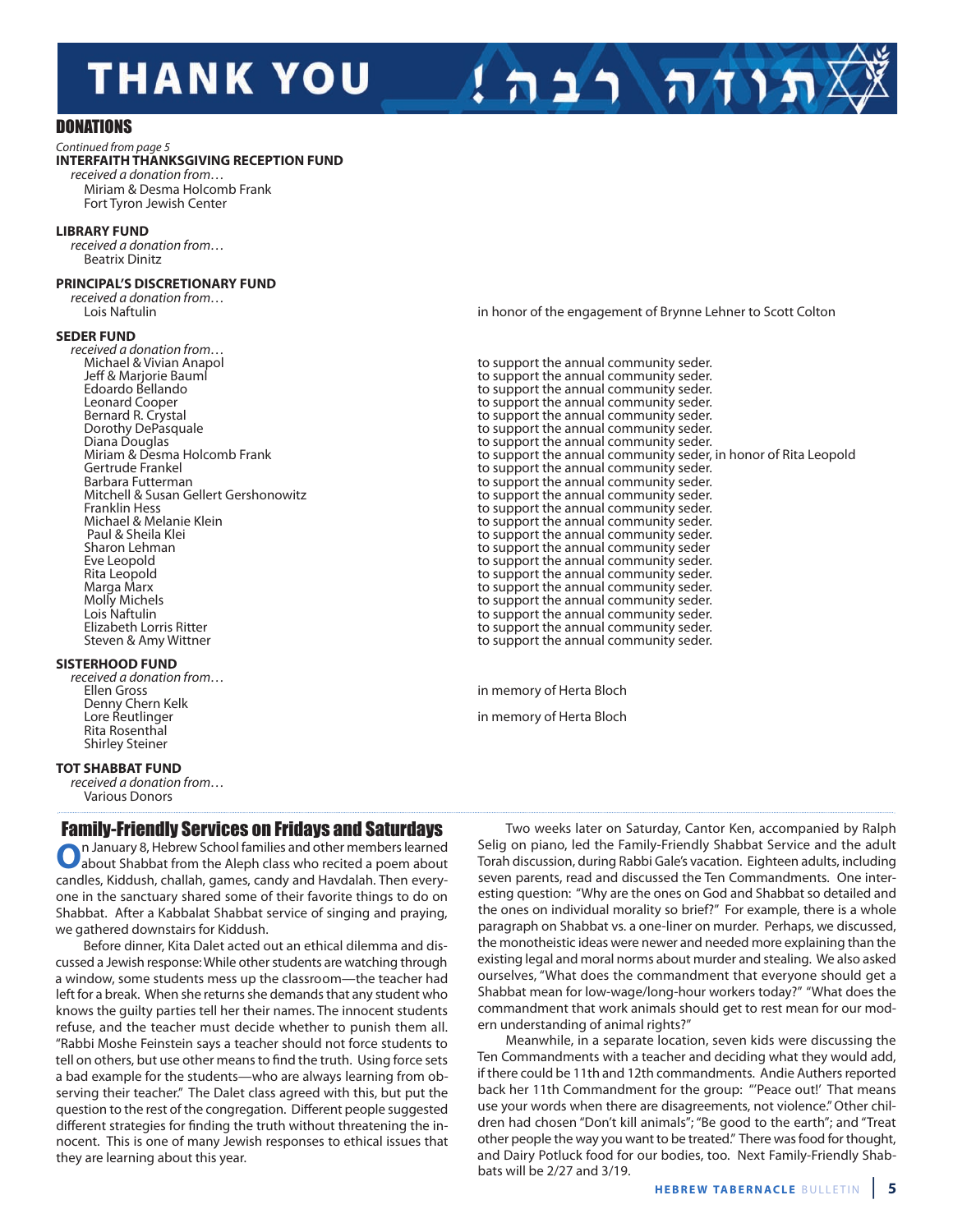# **The Hebrew Tabernacle's Armin and Estelle Gold Wing** *March - April, 2016* **Exodus**

# **Paintings and Sculpture By Maria Lago**



Maria Lago portrays something that repeats throughout history. It is recalled by the immigrants and refugees of New York neighborhoods such as ours, and in the Jewish holiday of Passover. Her works inspire the viewer to experience a higher awareness and a spiritual revelation from the movements of peoples throughout the world.

# **Artist statement:**

I usually employ primitive symbols and archetypal images that allow me to explore the universal condition and interpret my own personal experience together with contemporary issues. The images emerge organically from this collective unconscious. Each work is a thick mix-

ture of organic materials that I use to cover the canvas. I go beneath the surface and let the material evolve into its own unique form. The thickness of the mix simulates the beauty and textures of earth and sea.

The material has become essential to me in my work, and I am continually exploring different mediums to achieve new and different effects. Maria Lago was born in Spain and has an art gallery in Beacon, NY. She has published and had individual and collective art exhibitions since 1987. www.marialago.com.



**Artist's Opening Reception: Friday, March 4, 8:45 pm Sabbath Services begin at 7:30 p.m. All are invited.**



# **The Armin and Estelle Gold Wing in the Hebrew Tabernacle 551 Fort Washington Ave, at 185 St, nY, nY 10033** - **FrEE AdMISSIOn**-

open M, W, F 11 am to 4 pm • call 212-568-8304 for additional times or http://www.hebrewtabernacle.org.

**directions:** *"A" train to 181 Street- Use the elevator at the 184 Street exit up to Fort Washington Avenue. Buses – M 4 and M 98*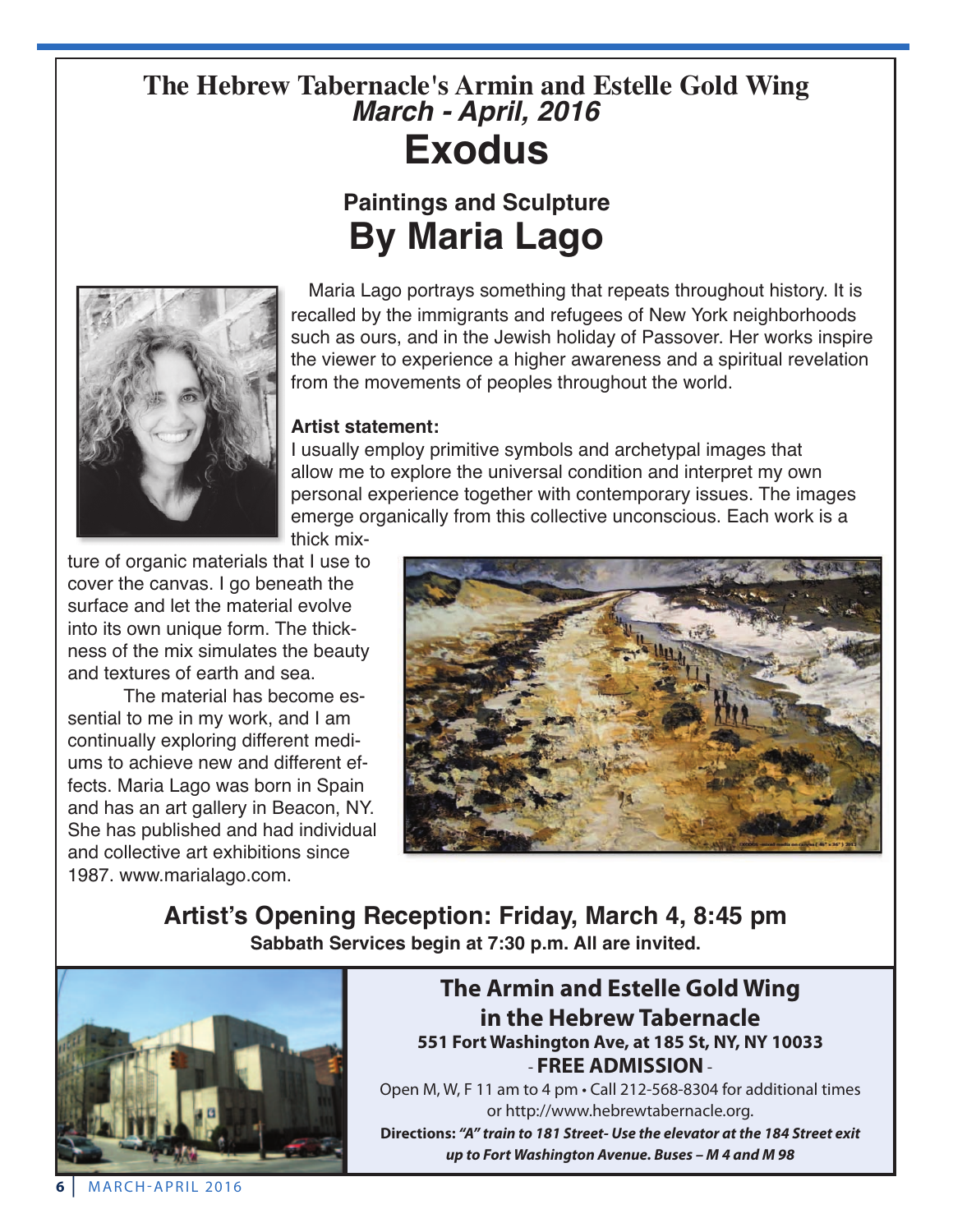# **PASSOVER 2016**

J Friday, April 22, 2016 at 6:30 PM, immediately after the brief Sanctuary service which begins at 5:45 PM.  $\blacksquare$ oin us in our Congregational Family & Community Seder, which will be held on the first night of Passover,

Our moving and melodic traditional Seder Service will be conducted by our clergy, Rabbi Jeffrey Gale and Student Cantor Kenneth Feibush. As always, it will be an evening of conviviality, learning and song. Of course, a strictly kosher meal will be served, with a choice of beef, roast chicken, or vegetarian, and a child's meal option (chicken fingers). For dessert either fruit salad or sorbet is available.

As we found in past years, starting our service a little earlier will ensure that the evening concludes close to 10:00 PM. Since "open seating" proved popular, we'll continue with that policy, so there is no need to indicate in advance with whom you would like to sit.

Thanks to the generosity of the many contributors, we've been able to keep the cost to Tabernacle members and their guests at only \$50.00 per person, or \$55.00 for non-members. To encourage families with children to participate, the charge for each child from 4 to 12 years of age is \$25.00. Children under 4 are free.

Aides or companions, attending with some of our elderly participants will also be accomodated at half-price of \$25.00. Moreover, if these costs present a hardship for any members, provision can be made for additional financial aid, if you will contact the temple office.

We hope you will join us for our Congregational Family & Community Seder. Please complete the form below indicating your choices of main course (and dessert) and return it, with your check in the appropriate amount, payable to the Hebrew Tabernacle.

Please make the following reservations for the SEDER to be held Friday, April 22, 2016. **(Cutoff date to reserve is April 18 at noon.)** Please make your reservation as early as possible.

\_\_\_\_\_\_\_\_\_\_\_\_\_\_\_\_\_\_\_\_\_\_\_\_\_\_\_\_\_\_\_\_\_\_\_\_\_\_\_\_\_\_\_\_\_\_\_\_\_\_\_\_\_\_\_\_\_\_\_\_\_\_\_\_\_\_\_\_\_\_\_\_\_\_\_\_\_\_\_\_\_\_\_\_\_\_\_\_\_\_\_\_\_\_\_\_\_\_\_\_\_\_\_\_\_\_\_\_\_\_\_\_\_\_\_\_\_\_\_\_\_\_\_\_\_\_\_\_\_\_\_\_\_\_\_\_

| Name(s): |  |  |
|----------|--|--|
|          |  |  |
|          |  |  |
|          |  |  |

*YOU CAN ALSO EASILY MAKE YOUR RESERVATION AND PAY ON-LINE WITH PAYPAL!* On the home page of the website, click the "What's New" option in the lower box, then click the word "Reserve" in the sentence 'Reserve for our Passover Seder,' and an on-line version of this notice will pop up, with a menu on the right. Choose "Passover Seder Registration Form," the last entry in the menu, and you'll be able to make your reservation electronically, and pay as well.



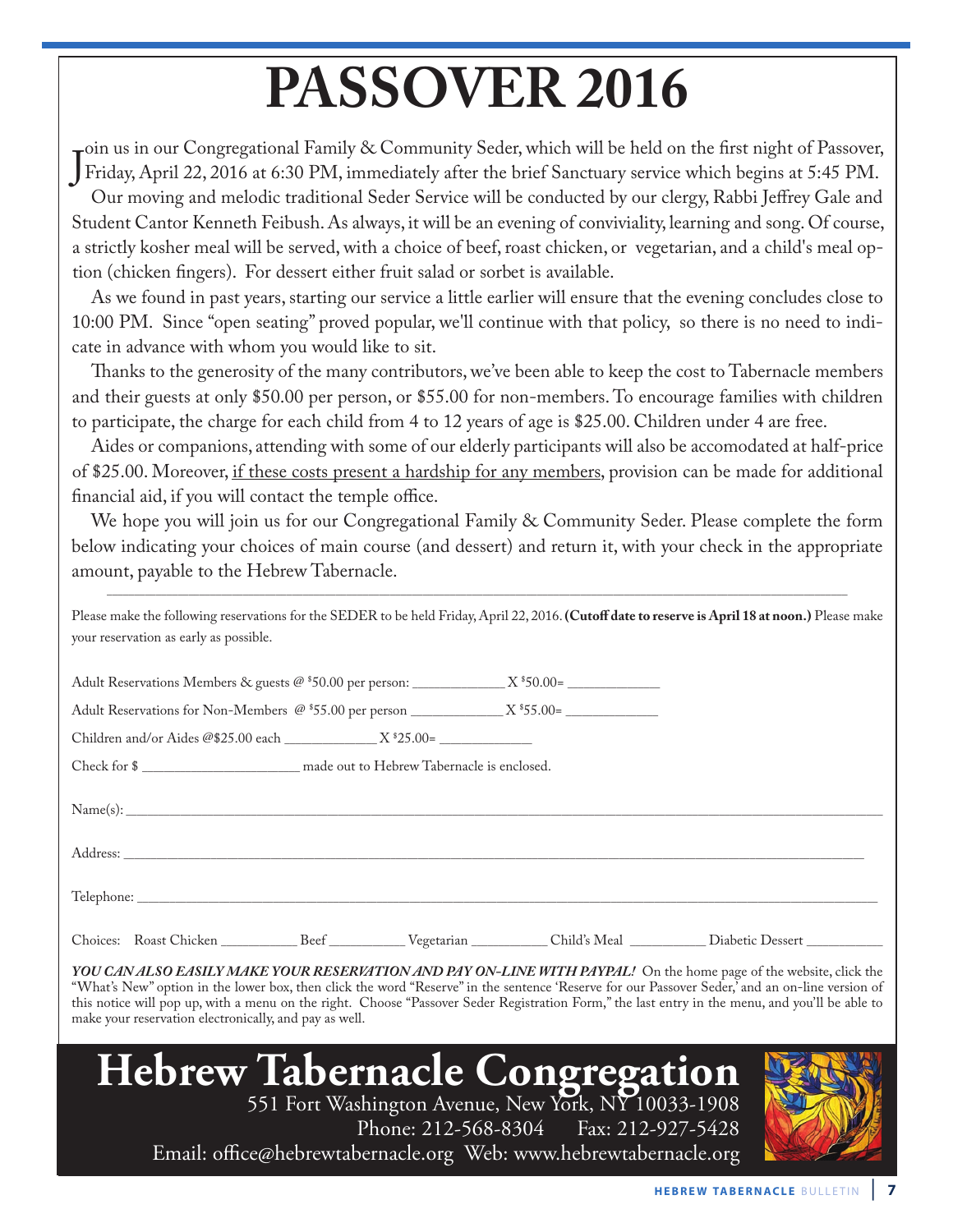# **IN MEMORIAM**

in grateful memory of the departed whose names are taken from the records of Hebrew Tabernacle and Beth Am and which appear on a separate weekly Yahrzeit list. it is our minhag to read Yahrzeit names at the shabbat services following the date. **If you would like a name read, please call the office in the preceding week.**

### **YAHrZEIT lIST**

**March 4 & 5, 2016** ella Becher **Ruth Berliner** samuel J. cohen harry crystal **Millie Davis** Fanny Ehrenberg Jerda Englaender Joseph Eschelbacher ida Felsenthal Geoffrey Forscher sylvia Fried adolph Gerson Gertrude Goldman Jack Golub Delphie Greenbaum alfred haas Max Hanauer carrie hertzog **Richard Hess** helen hirsch Robert Jacob **Ruth Jacobi** Fred Julius leopold Kende Theresa Kestenbaum samuel Klinger leopold leysersohn Martha Light sophie Malvin Grete Mosbacher Moritz Moses irma Myers Dorothy Newman Julius Regensburger Sophie Regensburger **Esther Rosenberg** Evelyn Rosenstein **Eric Salomon** simon schachter lia scheidt albert schulein Bernhard schwartz Rosy Simonstein Margaret sorell Morris Strassburger ludwig suran Renee Salzman Tabor Barbara heldman Tauszig paul Tislowitz leon Walter Werner Weinberg samuel Weingarten anna Weisman alice Winter Rivka Zemet

### **March 11 & 12**

Frieda Bachert Gustav Bachert lena Birn

curt J. Blanke Nathan Brandis heyman cohn Grete Dilloff Morris Duhan Gunther ehrlich Anneliese Eisenberger Nathan C. Engel Henry Eppstein Jetta Eschelbacher Maurice Fleshler anna Frank alice Frankel arnold h. Fried **Ellie Gradess** erwin Grossman sophie Gruensfelder Selma Heilbronn hippolyte Jonas Kurt levin Peter Levy Jennie loewenberg Natan Bernt londner Gertrude Maier hyman Mandelsberg Johanna Michel George F. Muller, sr. William J. Neuberg sara Neugarten Dave Newman sylvia olefson **Arthur Plaut** Rebecca Rosenberg Ruth Rosenstam **Irwin Ross** leo schachter clara sittenmann Dr. Max Sorell Louis Stadholz siegfried steinhardt samuel Wertheimer **Else Westheimer** Josef Wodowski samuel Wohlstetter

#### **March 18 & 19**

Max Bauman curt s. Bertheim lottey Blattman **Edith Block** Jacob Braun Felix cahn hannah cohn Evelyn Deutsch Ignatz Dingfelder Alois Eysler herman Frant Jacob J. Gerber Max Gottschalk Percy E. Hart Else Heidenheimer Fanny Heimann alex heyman

Bruno Isaac ludwig Jacobi Gerhard Jordan Martin M. Kastan David Klein Trude lauer Walter lesser alice levy Rebecca Lewin Betty lowenthal Moritz lowenthal Elizabeth McDowell Emil Mortge **Aron Gerson Muetz** siegfried Neugarten Pauline Oppenheimer Emily G. Pearson Joseph Rosenberg Dr. Anna Rosenow **Hilde Rubel** Dora Scheirer Oskar Schwarz Joseph schweitzer Bertha schwenk Eve Greenberg Segal Bernhard singer elsie strauss **Ruth Taylor Edith Wachsner** Jack Weigel simon Wieser

## **March 25 & 26**

David Arndt Rebecca Berliner Debra Bernhardt lili Bier harry Bimberg sophie Blankenstein herman Blatt hedwig Bloch anna Bloom louis Fein Ernst D. Frank William Freeman Willy D. Fromm charlotte haendel albert hamburger **Bina Hanauer** David Harris Lore Heilbronn **Arthur Hirsch** simon hirsch Margot Hochberger Edith Jacobi curt Jellin Julius Yale Kaplan lotte Katz Minnie Klebanoff isidor Kulb **Ruth Landsberg** hanna langstadt sigmund levin Eric Loeb selma loebenberg Nathan Maier paula Marshall Moses Milshtein Jack Morris Sigmund Muetz Norman Myers Tessie Myers

Bessie Nemlich Rose Ober Daniel Pinsky Walter Rinehouse Anna May Freeman Rose Martha Rothenberg Robert Rothenberg Jacob seligman Julius sessler Marie smith Kurt speier agnes steiner ernest strauss Thilla suessel Dr. Arnold Taub Henry Uhlfelder Jeanette Ward siegfried Weil Emma Weinberger alma Wolff **April 1 & 2**

albert alexander Dina Alexander Maxine Baar Nelly Bloch irene cahn **Emily Cappel** Millie coster Isidore Dolinger Lena Doniger **Ruth Wolf Ehrlich** Martha Federmann Bernhard Feist herbert Feist Bianca Ganzman Jennie c. Gold Dora Seidner Greenbaum charles h. Greenberg Erwin E. Haimann Salo Hamburger hermann himmelweit Toni Kahn Walter Kaufman Seligman Levi Rev. Meyer A. Levinson lina levite William levitman Bettina silver lorris Marcus lowenthal **Erich Marx** John H. Mayer arthur Muller henry Nesselroth sally Neu otto samuel oppenheim isabel perlman Lynn Presley Helma Roos Simon S. Rosenstamm Fritz Ultmann anna Vickers **Ruth S. Weiss** hansi Wickert Justin Winter Ernest A. Wolff

### **April 8 & 9**

Ilse Amson Egon Bachrach Continued on page 9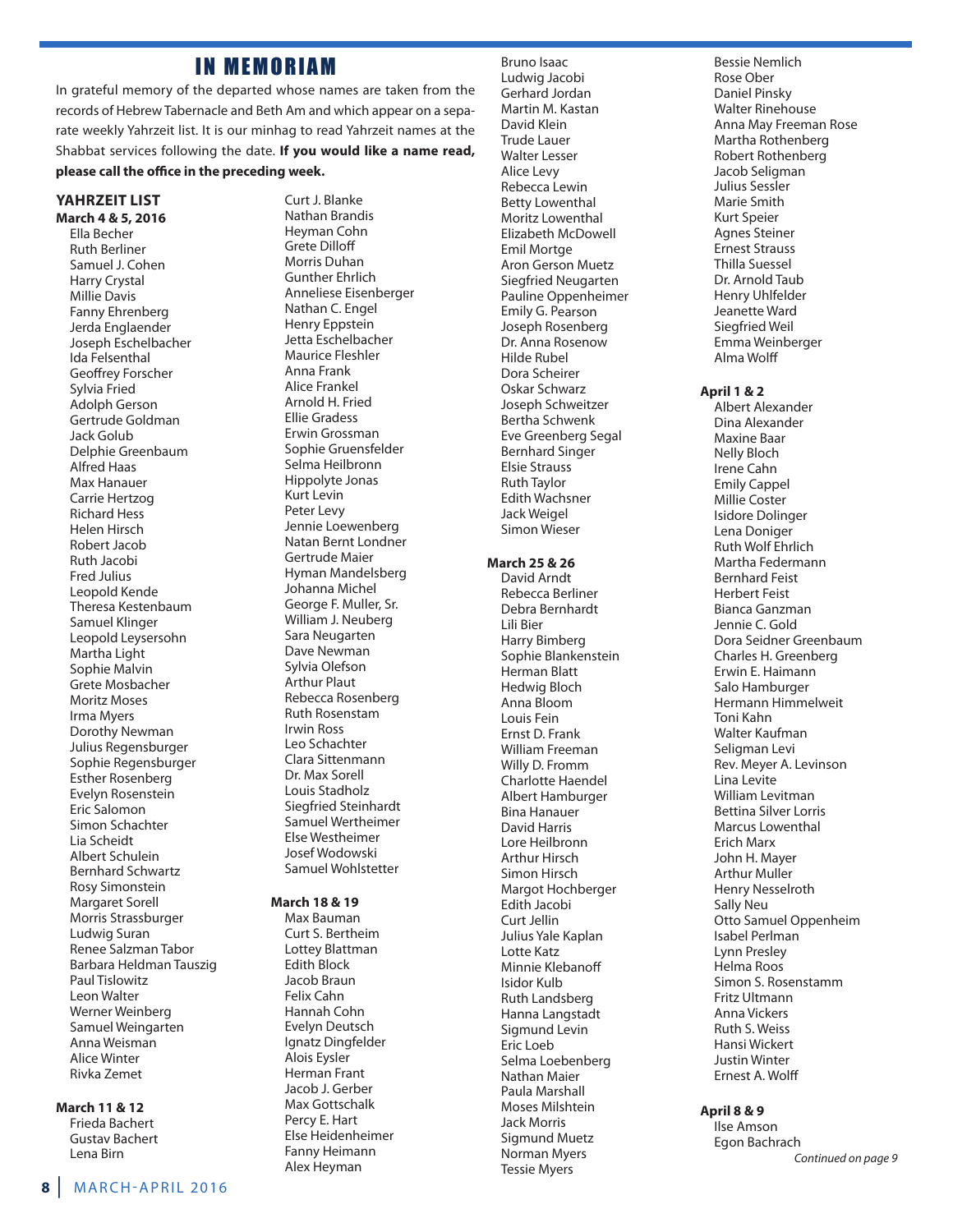### **YAHrZEIT**

Continued from page 8 Walter Berney Frank Bloch lillie cohen Abraham L. Diamant Donald Edwards Julia ehrenreich Lore Emanuel **Justin English** Gretel Feibelman Bernard Forscher **Fdith Friedman** Julius Froehlich Jack Gerber armin Gold charles Graff lee sally Grossman hedwig Gruenbaum Erna Heart Herman Heidelberger elizabeth heymann isaak Jutkowski Chava Rivka Kohn Gershon levin ludwig loewkowitz Bernard lowenthal Bertha Magasiner sophie Magasiner **Emmy Marx** henny May Marion E. Mayer Joseph Melzer charles Neadel Magda oberlander Renee Obermeier Paul A. Salz John H. Scharf annie schiff Aaron L. Schwartz Julius simon Joseph P. Smith Ada Speyer Dr. Frederick D. Stern Fanny B. Strauss lillie stream Riyan Tejada Hans David Tobar charlotte Tucker simon Weinberger Manfred Westheimer Esther Zacks Javier Garcia Zurita

### **April 15 & 16**

Irene Adler Victor adler **Harriet Appel** irene Baltuch Walter Bergmann Mildred Besser sarah chekinsky Phil Deutsch cantor henry ehrenberg Edith Eisemann arthur Frank Bernard Frank Elsie Frank Ernst J Galewski Mathilde Golden Dr. Arthur Hahn

sigmund herz Dr. Martin Hirschowitz Moritz Hirschowitz herbert Kann pincus l. Klein samuel Konig **Ruth Krautman** rebecka lachmann Emma Lambert Jules lebell George lebow Jacob lefkowitz alfred lehmann siegfried loewenstein **Ruth Lowenthal** Max Maas charles Mayer Jacques J. Mayer Julius Morgenroth Walter Mosbacher abraham ober Barnet perlman **Theo Rendl** Mina Roos Mamie Rosenbluth **Richard Schulz** Milton semes Klara simon Linda Diane Solomon Josef sonnenfeld Max stern olga Weihermann Bernard Weissman Benjamin Willis Fred Wolff Jacob Wolff peter l. Wolff Max Zobel Robert M. Zweig

### **April 22 & 23**

sol altschuler Salo & Rosa Bandmann harry N. Baruch leo Blankenstein Machla Braun-speishandler Max Breitbarth henry K. Bronheim Gustav Buchdahl Clara Dittmann carol Feller Jeanne Florsheim arnold Fraenkel arthur Frank Martin Freund **Fva Gorton** alfred Grau steven allen Greenbaum sarah Grinstein Traude Hamburgh Joseph hirsch anne hoexter anna Kalfus Bertha Kaufman Florence Keidan Arthur S. Klashman annie Kohlhagen anna Kramer selma landauer Joseph leindheim Martha levi **Richard Lewitus** 

ilse lichtstern Fritz loeb Erna Loewenstein stefanie lowen Jacob Mandelbaum Max Marx Julius May Renate Mccutcheon Dr. Henry Mintz lina Mosback anna Nadelman Zessi Nelkens **Enoch Nordlinger** Jonathan Ragovin Kurt Reis Henny Rinehouse Ray Roman Ruth Rosenbaum Bruno J. salomon Flora schloss leo secunda Esther Seide Eugenie Seligsberg Lilli Seligsohn Ben J. sondheim Otto Sonnenfeld Dr. Ernst Springer helene stern Berthold strauss **Thekla Strauss** irma M. Tyson **Erwin Winter** 

#### **April 29 & 30**

Nathan Abrams Sonia Ahrens Emanuel Bellefond charlotte Blatt abraham cohn Irene Danziger Irene Danziger Pfc. Gunther Dorzback irmgard ehrlich Georg Feibel

sophie Fleischmann Rita Greenberg David Heimann Meta Hermann JoAnn Hoffman Amelia Reisel Horowitz Eva M. Huvos-Lowenthal Mina Jarajewski alfred Katz Bess Kaufman herman Kohlman Benjamin laguna Daniel Levy **Ray Lewis** leo Maier Doris Mannheimer alice Marx erna Marx hilde Marx **Ernest May** Gary Mendel Robert A. Muller Dr. Jacob Joseph Nadel Katherine Neumann Bessie Newman emma Norman Rosa Ochs Max & Clara Rohrheimer Mark Rosenfeld Faith Rosenzveig Max Salomon irving schuster **Rudy Simonstein** Max Spector Oscar Spector Ruchel Spiewak David Stern **Erna Strauss** solomon strisower hans Weile Ethel Weisbard Gertrude Wittner herman Wolf sidney s. Wolff

# Interfaith Collaboration on Community/Police Relations

**Follows Interfaith Thanksgiving Celebration**<br>fter a successful and moving Interfaith Thanksgiving Celebration on **A** fter a successful and moving Interfaith Thanksgiving Celebration on<br>Sunday, November 22, our congregation has been working with our community partners to foster better community/police dialogue and relations in our neighborhood. Together with the Uptown Church, Ft. Tryon Jewish Center, Trinity Grace Church, Operation Exodus, Christ Crucified Fellowship, the Church of the Heights, and Our Saviour's Atonement, we had celebrated "living together in peace as good neighbors" and honored ten amazing community volunteers from the Gold Wing exhibit "Our Hands upon the Planet." That celebration of our multi-cultural and multilingual community—our children were blessed in hebrew, english and spanish—was followed by fellowship over Kiddush. We were able to break bread together thanks to many volunteers and donors of food and funds, including Fredy Seidel, Denny & Rachel Kelk, John Chern, Denine Carter of Trinity Grace Church, Diana Douglas, Rev. John Flack of Our Saviour's Atonement Lutheran, Eileen Scigliano, Christ Crucified Fellowship,

Desma Holcomb, and Uptown Church.

But this collaboration is not just a once-a-year event. some of these congregations share our building with us year round. Now we are exploring, together, our ideas for identifying and solving problems between some community members and local police, and we are seeking available public funding for this on-going dialogue and work. As our City Councilmember Ydanis Rodriguez stated at the Celebration, "Usually diverse congregations and the community come together only after there is a crisis. it is so beautiful to see you all together today, gathered to build mutual understanding and to strengthen this community."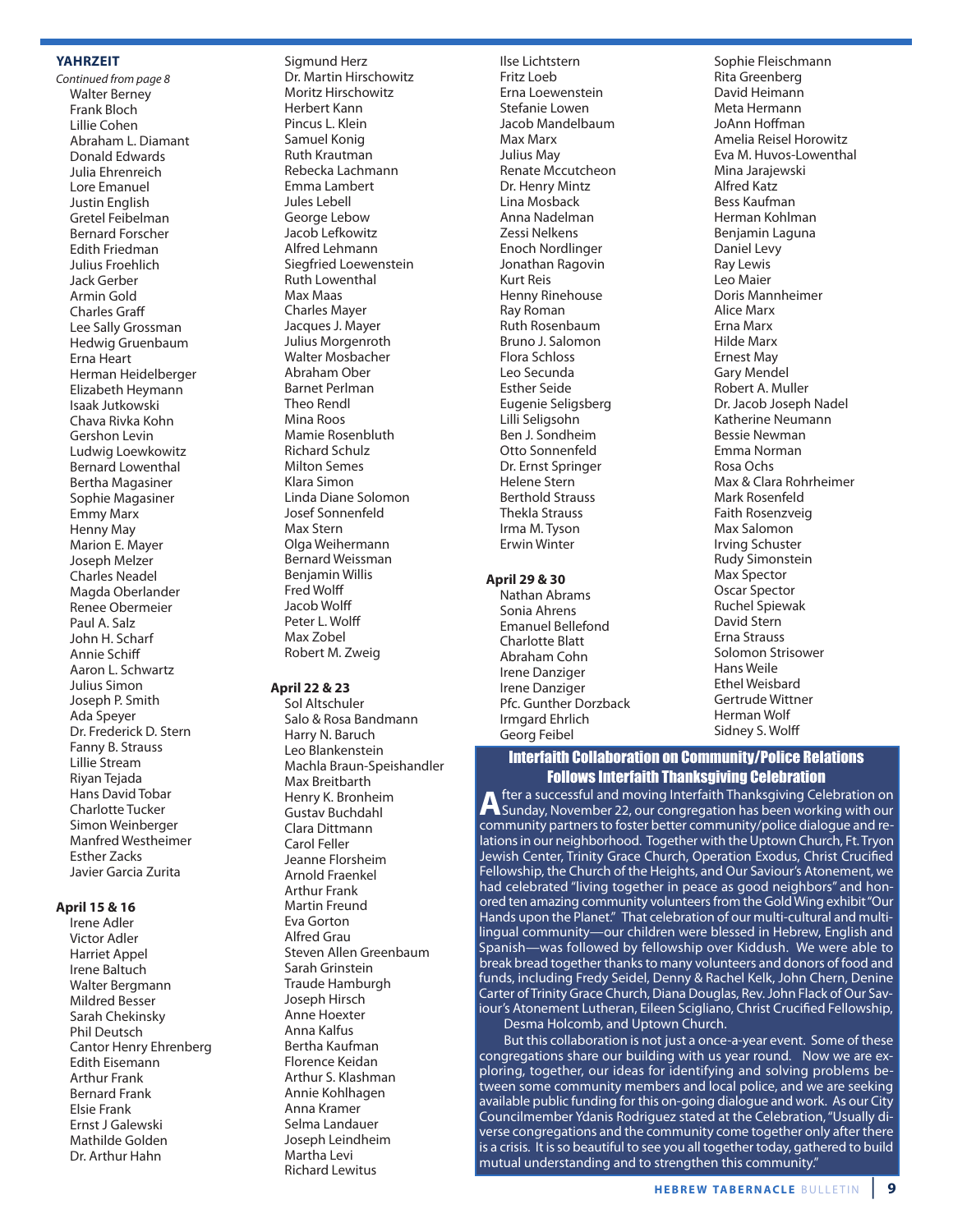

# HOW TO SAVE ON YOUR TAXES AND SUPPORT THE HEBREW TABERNACLE

If you're 70 years old, most of you, your family members, and friends know that at 70½ you have<br>to start taking the Required Minimum Distribution (RMD) each year from your IRA Acto start taking the Required Minimum Distribution (RMD) each year from your IRA Account(not Roth), that's taxed at normal income tax rates.

As part of the "Bush Tax-Cuts" in 2006, the IRA-Charity Rollover was created. This legislation let you take all or part of your RMD and roll it over to a Charity — such as Hebrew Tabernacle to make a tax-free contribution. When the original Tax Act expired after a few years, the IRA-Charity Rollover portion was extended annually by Congress.

As of December 18, 2015, Congress has renewed the Charitable IRA Rollover **PERMANENTLY** as PATH 2015 (Protecting Americans from Tax Increases).

The charitable IRA rollover, or Qualified Charitable Distribution, is a special provision allowing donors 70-1/2 and older to exclude certain transfers of Individual Retirement Account (IRA) assets from taxable income. These transfers need to be made directly to public charities, like Hebrew Tabernacle.

Several HT members and others are making donations from their IRA using their RMD. So when you have to take your Required Minimum Contribution, use the tax benefit to support the Tabernacle, especially since the RMD can be used to pay your membership, Kol Nidre pledges and other donations.

Important Details: Distributions (not to exceed \$100,000 – we should be so lucky) from your IRA to charities must be paid directly to the charity (rolled over) by your broker, bank, custodian etc. You must be at least age 70½. You can not obtain any economic benefits (dinners, merchandise) from these charitable gifts. They cannot be used for a charitable gift annuity, charitable remainder trust, or contributed to a donor advised fund or private foundation. If you have a 401(k) or other type of qualified plan, you must first make a tax-free rollover of funds to an IRA and then make your charitable distribution rollover.

Withdrawal from your regular IRA account (not Roth) for direct distribution to Hebrew Tabernacle will not be subject to income taxes. Even if you do not itemize deductions, you gain benefits from your charitable gifts by avoiding income taxes on IRA withdrawals.

# **Seder Fund Update**

**thank you to everyone who has donated to the seder fund. We are well on our way to our traditional first night of Passover seder on april 22, 2016. however, we are still short of our goal. so, just a reminder that your tax-deductible donations to our 2016 hebrew tabernacle congregational community seder fund will keep it affordable for all. thank you.**

Gary Thalheimer, Chair, Seder Committee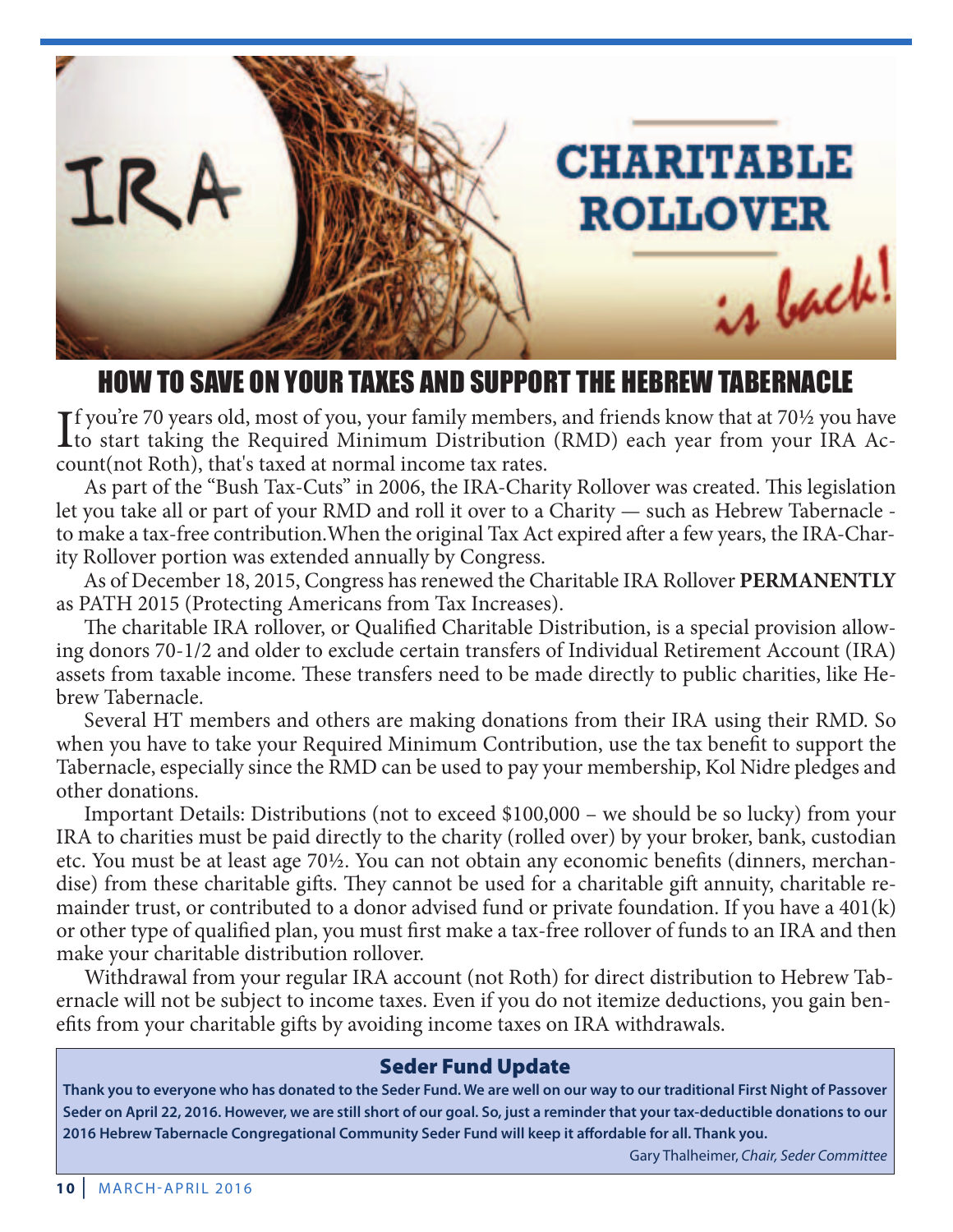# **MARCH 2016 ADAR-ADAR 11/5776**

| <b>SUNDAY</b>                          | <b>MONDAY</b>                                                                                     | <b>TUESDAY</b>       | <b>WEDNESDAY</b>                                                                                                               | <b>THURSDAY</b>                        | <b>FRIDAY</b>                                                                                                 | <b>SATURDAY</b>                                                                                                                 |
|----------------------------------------|---------------------------------------------------------------------------------------------------|----------------------|--------------------------------------------------------------------------------------------------------------------------------|----------------------------------------|---------------------------------------------------------------------------------------------------------------|---------------------------------------------------------------------------------------------------------------------------------|
|                                        |                                                                                                   | Adar 21<br>4         | Adar 22<br>4:00 pm: Hebrew School<br>2                                                                                         | Adar 23<br>3                           | Adar 24<br>6:00 pm: Tot Shabbat<br>7:30 pm: Kabbalat Shabbat<br>Service<br>8:30 pm: Maria Lago Art<br>Opening | Adar 25<br><b>Parashat Vayakhel</b><br><b>Shabbat Shekalim</b><br>10:00 am: Shabbat<br><b>Morning Service</b><br>5              |
| Adar 26                                | Adar 27<br>4:00 pm: Hebrew School<br>6:00 pm: Hebrew High<br>School<br>7:00 pm: Exercise Class    | Adar 28              | Adar 29<br>4:00 pm: Hebrew School                                                                                              | Adar 30<br><b>Rosh Chodesh Adar II</b> | Adar II <sub>1</sub><br><b>Rosh Chodesh Adar II</b><br>6:30 pm: Family Service<br>and Dinner                  | Adar II <sub>2</sub><br><b>Parashat Pekudet</b><br>10:00 am: Shabbat<br><b>Morning Service</b>                                  |
| 6                                      | 7                                                                                                 | 8                    | 9                                                                                                                              | 10                                     |                                                                                                               | 12                                                                                                                              |
| Adar II <sub>3</sub>                   | Adar II 4<br>4:00 pm: Hebrew School<br>7:00 pm: Exercise Class                                    | Adar II <sub>5</sub> | Adar II 6<br>4:00 pm: Hebrew School                                                                                            | Adar II <sub>7</sub>                   | Adar II 8<br>7:30 pm: Kabbalat Shabbat<br>Service                                                             | Adar II 9<br>Parashat Vayikra<br><b>Shabbat Zachor</b><br>10:00 am: Shabbat<br><b>Morning Service</b><br>12:00 pm: Study of the |
| 13                                     | 14                                                                                                | 15                   | 16                                                                                                                             | 17                                     | 18                                                                                                            | Zohar<br>19                                                                                                                     |
| Adar II 10<br>11:00 am: Purim Carnival | Adar II 11<br>4:00 pm: Hebrew School<br>7:00 pm: Exercise Class                                   | Adar II 12           | Adar II 13<br><b>Erev Purim</b><br>4:00 pm: Hebrew School<br>6:30 pm: Erev Purim<br>7:00 pm: Purimshpiel and<br>Chai for a Pie | Adar II 14<br>Purim                    | Adar II 15<br><b>Shushan Purim</b><br>7:30 pm: Kabbalat Shabbat<br>Service                                    | Adar II 16<br><b>Parashat Tzav</b><br>10:00 am: Shabbat<br><b>Morning Service</b>                                               |
| 20                                     | 21                                                                                                | 22                   | 23                                                                                                                             | 24                                     | 25                                                                                                            | 26                                                                                                                              |
| Adar II 17                             | Adar II 18<br>4:00 pm: Hebrew School<br>6:00 pm: Hebrew High<br>School<br>7:00 pm: Exercise Class | Adar II 19           | Adar II 20<br>4:00 pm: Hebrew School<br>7:30 pm: HT Board Meeting                                                              | Adar II 21                             |                                                                                                               |                                                                                                                                 |
| 27                                     | 28                                                                                                | 29                   | 30                                                                                                                             | 31                                     |                                                                                                               |                                                                                                                                 |

# **APRIL 2016 SH'VAT-ADAR/5776**

| <b>SUNDAY</b>    | <b>MONDAY</b>                                                        | <b>TUESDAY</b>   | <b>WEDNESDAY</b>                          | <b>THURSDAY</b>  | <b>FRIDAY</b>                                                                                                                            | <b>SATURDAY</b>                                                                                                                                                              |
|------------------|----------------------------------------------------------------------|------------------|-------------------------------------------|------------------|------------------------------------------------------------------------------------------------------------------------------------------|------------------------------------------------------------------------------------------------------------------------------------------------------------------------------|
|                  |                                                                      |                  |                                           |                  | Adar II 22<br>6:00 pm: Tot Potluck<br>Fundraiser<br>7:30 pm: Kabbalat Shabbat<br>Service                                                 | Adar II 23<br><b>Parashat Shminl</b><br><b>Shabbat Parah</b><br>10:00 am: Shabbat<br><b>Morning Service</b>                                                                  |
| Adar II 24<br>3  | Adar II 25<br>4:00 pm: Hebrew School<br>7:00 pm: Exercise Class<br>4 | Adar II 26<br>5  | Adar II 27<br>4:00 pm: Hebrew School<br>6 | Adar II 28<br>٠. | Adar II 29<br>6:30 pm: Family Dinner and<br>Service<br>A                                                                                 | Nisan 1<br><b>Parashat Tazria</b><br><b>Rosh Chodesh Nisan</b><br><b>Shabbat HaChodesh</b><br>10:00 am: Shabbat<br><b>Morning Service</b><br>12:00 pm: Study of the<br>Zohar |
| Nisan 2          | Nisan 3<br>4:00 pm: Hebrew School<br>7:00 pm: Exercise Class         | Nisan 4          | Nisan 5<br>4:00 pm: Hebrew School         | Nisan 6          | Nisan 7<br>7:30 pm: Kabbalat Shabbat<br>Service                                                                                          | Nisan 8<br><b>Parashat Metzora</b><br><b>Shabbat HaGadol</b><br>10:00 am: Shabbat<br><b>Morning Service</b>                                                                  |
| 10               | 11                                                                   | 12               | 13                                        | 14               | 15                                                                                                                                       | 16                                                                                                                                                                           |
| Nisan 9<br>17    | Nisan 10<br>4:00 pm: Hebrew School<br>7:00 pm: Exercise Class<br>18  | Nisan 11<br>19   | Nisan 12<br>4:00 pm: Hebrew School<br>20  | Nisan 13<br>21   | Nisan 14<br><b>Erev Pesach</b><br>5:45 pm: Erev Pesach<br>6:30 pm: Congregational<br>Seder<br>7:30 pm: Kabbalat Shabbat<br>Service<br>22 | Nisan 15<br>Pesach<br>10:00 am: Shabbat<br><b>Morning Service</b><br>23                                                                                                      |
| Nisan 16         | Nisan 17                                                             | Nisan 18         | Nisan 19                                  | Nisan 20         | Nisan 21                                                                                                                                 | Nisan 22                                                                                                                                                                     |
| Pesach II (CH"M) | Pesach III (CH"M)<br>7:00 pm: Exercise Class                         | Pesach IV (CH"M) | Pesach V (CH"M)                           | Pesach VI (CH"M) | Pesach VII<br>7:30 pm: Kabbalat Shabbat                                                                                                  | <b>Pesach VIII</b><br>10:00 am: Shabbat<br><b>Morning Service</b>                                                                                                            |
| 24               | 25                                                                   | 26               |                                           | 28               |                                                                                                                                          | 6U                                                                                                                                                                           |